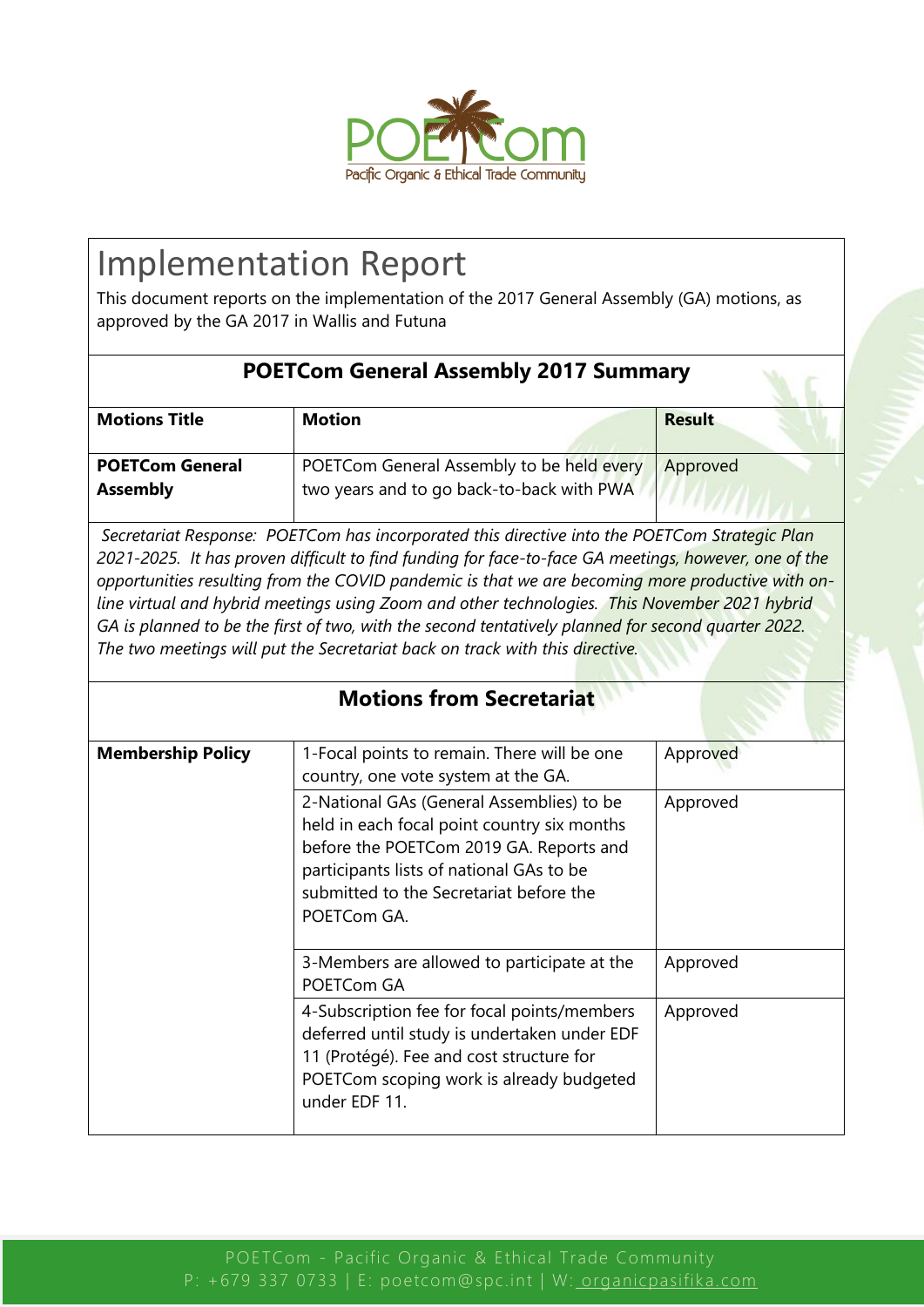*Secretariat Response:* 

*1-Focal Point system will remain in place for the 2021 GA. This position will be discussed as part of the EDF 11 Protégé funded POETCom Governance Review. This policy may be re-addressed at the 2022 GA.*

*2-For the 2021 GA a National Policy Questionnaire was sent to Focal Points with results consolidated by the Secretariat. National GAs will be planned in preparation for the 2022 GA, however, it will be difficult to complete them six months in advance of the GA.*

*3-All POETCom Members and Supporters have been invited and encouraged to participate in this GA although per POETCom Statutes, only Focal Points will vote.*

*4- This position will be discussed as part of the EDF 11 Protégé funded POETCom Governance Review. Membership Fee and Cost structure revision may be proposed for the 2022 GA.*

| <b>Changes to Statutes</b>        | Name change from Advisory Board to just<br>Board. The name change will expand the               | Approved |
|-----------------------------------|-------------------------------------------------------------------------------------------------|----------|
|                                   | functions of the board from merely an                                                           |          |
|                                   | advisory role. This is also in anticipation of<br>becoming an independent organization.         |          |
| No Secretariat Response necessary |                                                                                                 |          |
| <b>POETCom Registering</b>        | POETCom to register as a separate entity                                                        | Approved |
| as Separate Entity from           | from the Pacific Community and to inform                                                        |          |
| <b>SPC</b>                        | SPC that it will make such a move based on                                                      |          |
|                                   | the results of a 2016 survey and a legal                                                        |          |
|                                   | opinion to be registered in Fiji.                                                               |          |
|                                   | POETCom to have a two-year transition                                                           |          |
|                                   | period in which to emancipate from SPC                                                          |          |
|                                   | Secretariat Response: This will be addressed on Day 2 of the GA as part of the POETCom          |          |
|                                   | Governance Review and Proposed Revisions. Discussion from this GA will quide the EDF 11 Protégé |          |

*Consultants' recommendation to be acted upon at the 2022 GA.*

| <b>Proxy Voting</b> | Proxy voting allowed for General Assembly<br>but only with special conditions such as<br>unforeseen circumstances that prevents a<br>representative of NFP's physical presence at<br>the GA | Approved |
|---------------------|---------------------------------------------------------------------------------------------------------------------------------------------------------------------------------------------|----------|
|                     |                                                                                                                                                                                             |          |

*Secretariat Response: Since the 2021 GA is a virtual event, proxy voting will be unnecessary. For future in-person GAs, provisions for proxy voting under Board approved special circumstances will be provided.*

| <b>Board Size</b> | POETCom Board will have seven board<br>members, with two ex-officio or honorary<br>member status or more as required by the<br>board. The two ex officio or honorary | Approved |
|-------------------|----------------------------------------------------------------------------------------------------------------------------------------------------------------------|----------|
|                   | members will be accountants and legal<br>officer. This helps with the setup of                                                                                       |          |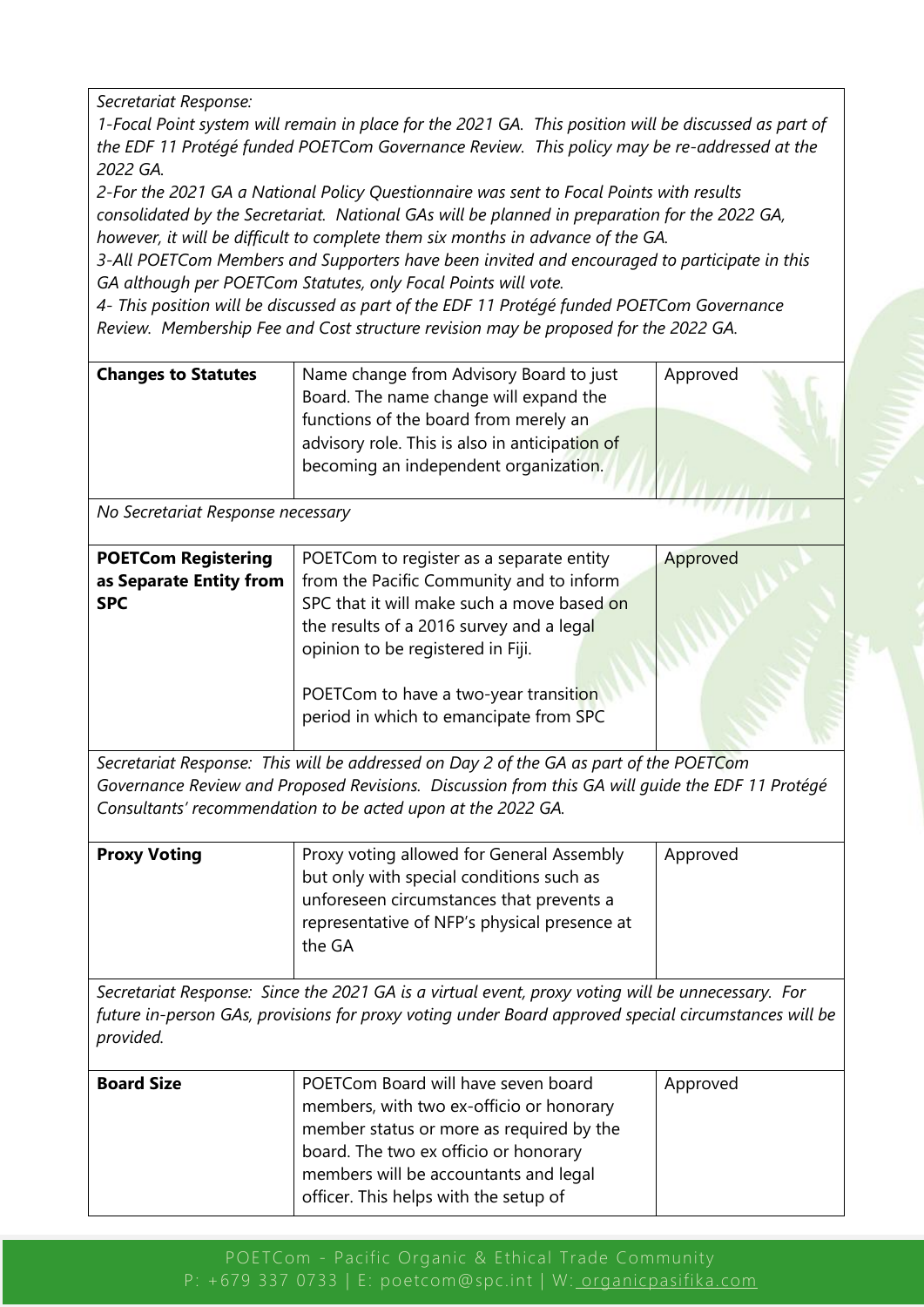|                                           | accountability processes of POETCom.                                                                  |          |
|-------------------------------------------|-------------------------------------------------------------------------------------------------------|----------|
|                                           |                                                                                                       |          |
|                                           |                                                                                                       |          |
|                                           |                                                                                                       |          |
|                                           |                                                                                                       |          |
|                                           | Secretariat Response: The POETCom Board will be expanded to seven members at the 2021 GA.             |          |
| <b>Changes to Statutes</b>                | Rewording of Board role: Board cannot make                                                            | Approved |
| <b>Regarding Role of</b>                  | strategic decisions, and only has the authority                                                       |          |
| <b>Board</b>                              | to EXECUTE the decisions of the POETCom                                                               |          |
|                                           | General Assembly while the Secretariat is the                                                         |          |
|                                           | Administrator of the Board's executive                                                                |          |
|                                           | decisions. The Board will also have working                                                           |          |
|                                           | groups.                                                                                               |          |
|                                           | Secretariat Response: The POETCom Board and Secretariat have been operating under this                |          |
| understanding and will continue to do so. |                                                                                                       |          |
|                                           |                                                                                                       |          |
| Coordinator                               | The Board appoint a coordinator and install                                                           | Approved |
|                                           | an office which executes the decision and                                                             |          |
|                                           | plans of POETCom organ/structure under                                                                |          |
|                                           | guidance by the Board                                                                                 |          |
|                                           |                                                                                                       |          |
|                                           | Secretariat Response: The POETCom Coordinator Position is funded 50% SPC Core funding and             |          |
|                                           | 50% from the DFAT project. The position was advertised November 2018, filled in May 2019 with         |          |
|                                           | the current POETCom Coordinator Starting 17 June 2019.                                                |          |
|                                           |                                                                                                       |          |
| <b>Finances</b>                           | Finances Motion - about financial reporting -                                                         | Approved |
|                                           | approved. Financial reports now also go to                                                            |          |
|                                           | the Board.                                                                                            |          |
|                                           | Secretariat Response: Although reports to the Board include financial information, this is an area    |          |
| for improvement going forward.            |                                                                                                       |          |
|                                           |                                                                                                       |          |
|                                           | <b>Motions from Focal Points</b>                                                                      |          |
|                                           |                                                                                                       |          |
|                                           | Bio Caledonia proposed the study about the                                                            | Approved |
|                                           |                                                                                                       |          |
| <b>Study</b>                              |                                                                                                       |          |
|                                           | management and governance of POS and                                                                  |          |
|                                           | POETCom/SPC structure with all stakeholders                                                           |          |
|                                           | involved with support of EDF 11OCT.                                                                   |          |
|                                           | Secretariat Response: The EDF 11 project titled Protégé was launched in 2018 and will run through     |          |
|                                           | 2022. Objectives for the Project include to "Remove barriers to organic agriculture and structure the |          |
| sector in a sustainable manner".          |                                                                                                       |          |
| Outcomes include:                         |                                                                                                       |          |
|                                           | -Review and Proposed Revisions to the POETCom Governance System including Statutes and the            |          |
| Pacific Organic Guarantee System.         |                                                                                                       |          |

P: +679 337 0733 | E: poetcom@spc.int | W: [organicpasifika.com](http://www.organicpasifika.com/)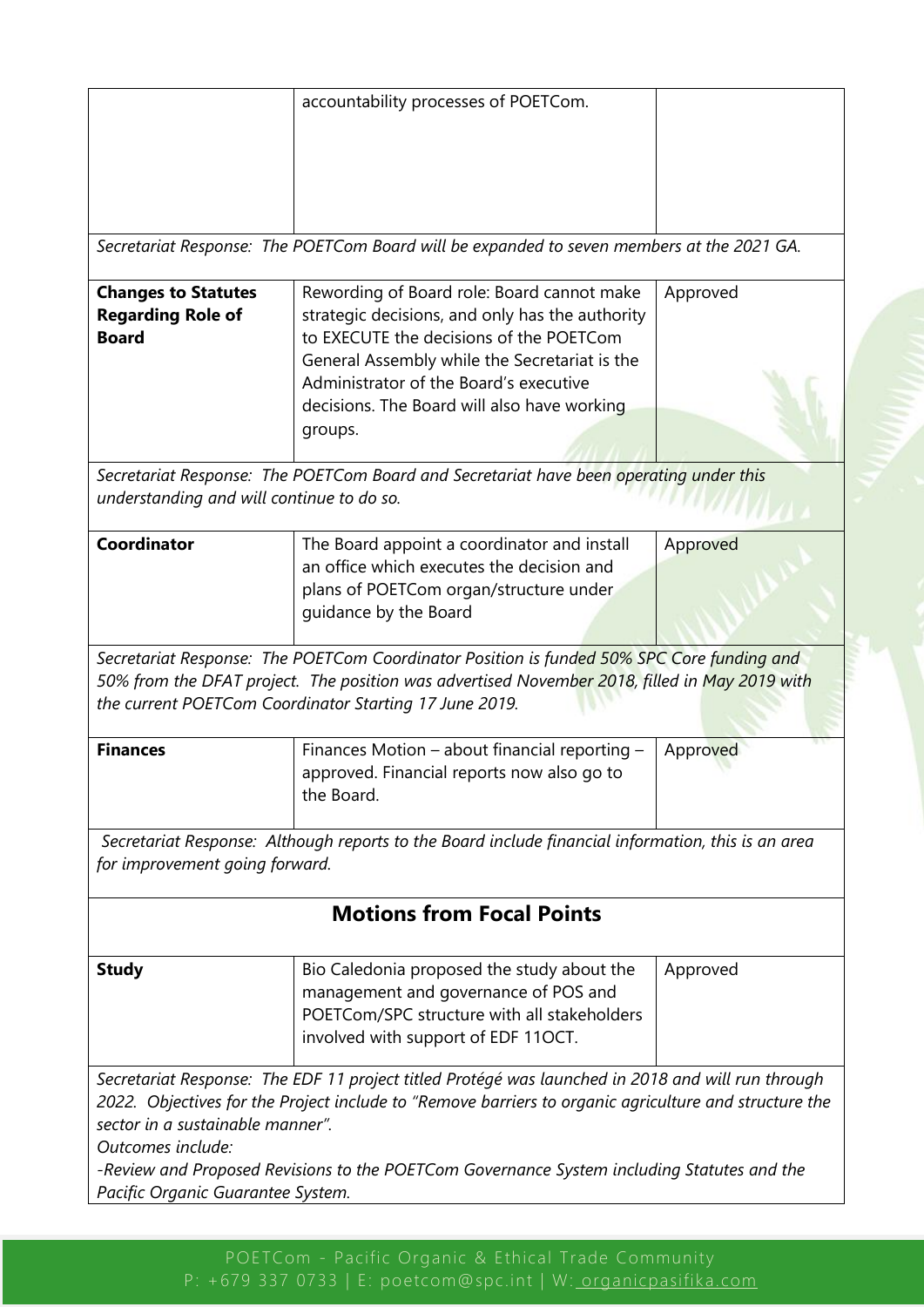*-Review of the Pacific Organic Standard [POS] through stakeholder consultations and the creation of a POS Guidebook.*

*Day two of the GA will be focused on preliminary presentations and discussion of proposals from the Consultants.*

| Youth | Youth Chapter of POETCom and a Youth           | Approved |
|-------|------------------------------------------------|----------|
|       | Representative on the POETCom Board. To        |          |
|       | ensure youths interests in organic farming are |          |
|       | well represented and actioned. This is in      |          |
|       | response to declining youth participation in   |          |
|       | farming.                                       |          |
|       |                                                |          |

*Secretariat Response: Youth engagement is an ongoing priority of the Secretariat's Project Planning and Delivery.* 

*-Presented at 1st Young Organics Global Network 1st global youth summit 20-22 Oct. 2021 -Sponsored Repeni Navukitu from Loving Islands to the FAO, UN Indigenous Peoples Summit, Rome 2020*

*-POETCom Secretariat includes 4 of 9 Staff as Youth according to the UN definition (<36 years) The POETCom Secretariat is in the early phases of establishing a Youth Chapter as included in the 2021-2025 Strategic Plan.*

| <b>Compensation for</b>     | POETCom Board will draft the terms of the       | Approved |
|-----------------------------|-------------------------------------------------|----------|
| <b>Technical Committees</b> | compensation to be awarded to members of        |          |
| (Standards and              | the Standard and Certification Committee        |          |
| <b>Certification, PGS)</b>  | that provide professional opinion on            |          |
|                             | certification and or production issues. It will |          |
|                             | circulate the draft within 12 months. In the    |          |
|                             | meantime, POETCom will ask for certifiers       |          |
|                             | understanding and continued support with        |          |
|                             | professional advice during this period.         |          |
|                             |                                                 |          |

*Secretariat Response: No action has been taken on this initiative pending recommendations from the EDF 11 Protégé Report, which will be discussed on Day 2 of the 2021 GA in order to guide final recommendations to be voted on at the 2022 GA.* 

| <b>Payment for Organic</b> | Commencing 2018, all PGS certified under       | Motion deferred by GA |
|----------------------------|------------------------------------------------|-----------------------|
| Pasifika Mark              | POS to pay for the use of the Organic Pasifika | to come up again at   |
|                            | Mark. Discussions agreed on deferring to       | the 2019 GA           |
|                            | allowing proper consultation, surveys, studies |                       |
|                            | on cost structures for use of the mark to be   |                       |
|                            | carried out under the EDF 11 funding stream.   |                       |
|                            |                                                |                       |

*Secretariat Response: No action has been taken on this initiative pending recommendations from the EDF 11 Protégé Report, which will be discussed on Day 2 of the 2021 GA in order to guide final recommendations to be voted on at the 2022 GA.* 

| <b>Organic Experience</b> | Members of the board to have organic                     | Approved |
|---------------------------|----------------------------------------------------------|----------|
| <b>Criteria for Board</b> | experience in different technical areas and are          |          |
| <b>Membership</b>         | ' representing a country who have PGS or $3^{\text{rd}}$ |          |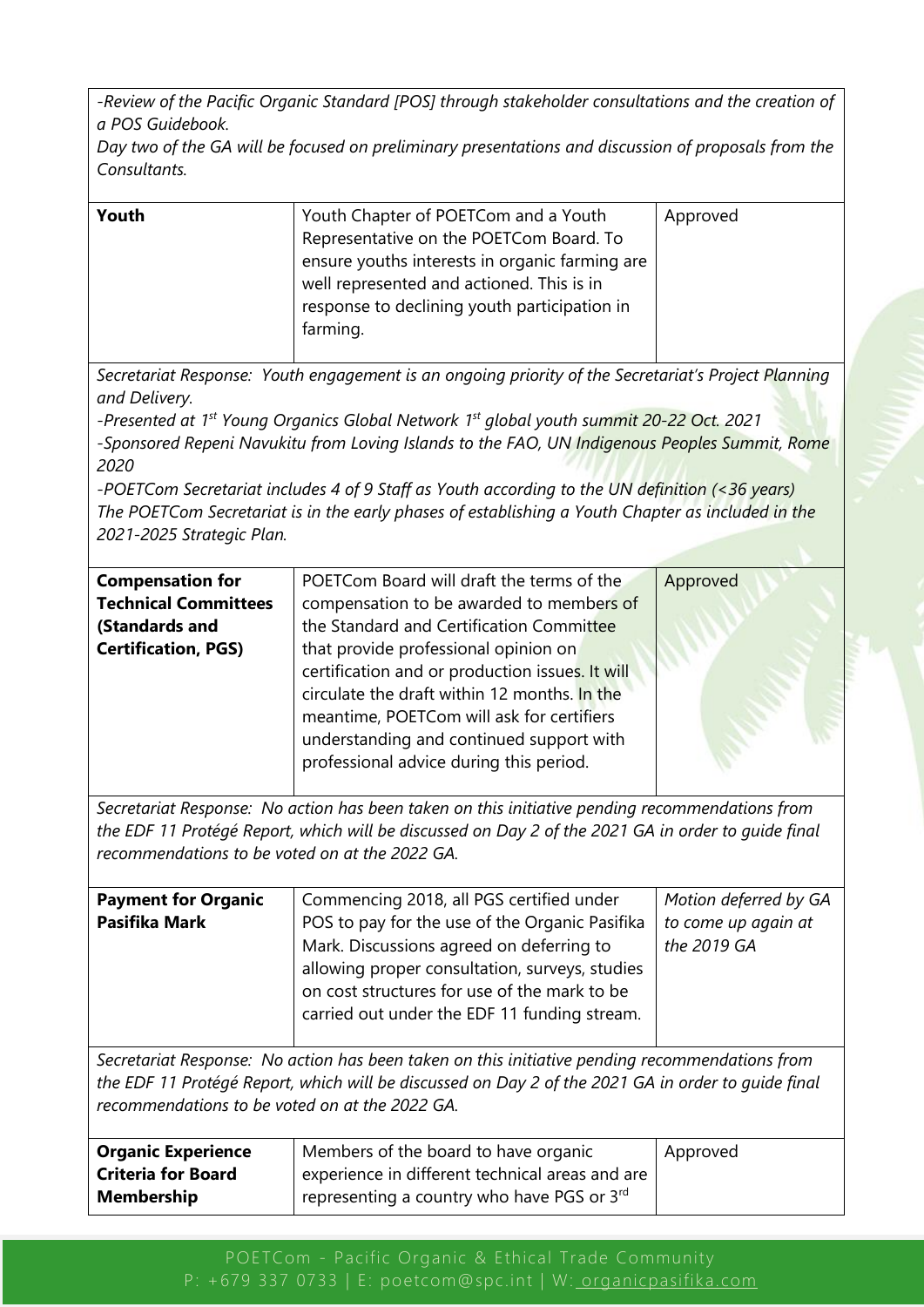|                             | party certification                                                                              |          |  |
|-----------------------------|--------------------------------------------------------------------------------------------------|----------|--|
|                             |                                                                                                  |          |  |
|                             |                                                                                                  |          |  |
|                             | Secretariat Response: The current and proposed Boards meet these requirements.                   |          |  |
| <b>Technical Exchanges</b>  | To initiate and continue to hold technical                                                       | Approved |  |
| between Young               | exchanges between young Organic farmers                                                          |          |  |
| <b>Organic Farmers</b>      | and old Organic farmers. This motion is put                                                      |          |  |
|                             | forward by NIOFA for the following reasons: -                                                    |          |  |
|                             | Older farmers have much experience and                                                           |          |  |
|                             | need to pass on the knowledge so Organic                                                         |          |  |
|                             | practices can be passed onto future                                                              |          |  |
|                             | generations and continue to grow the                                                             |          |  |
|                             | Organic Movement - Technical exchanges                                                           |          |  |
|                             | encourage farmers to help farmers' find                                                          |          |  |
|                             | solutions and innovations for their own                                                          |          |  |
|                             | practices. - Need to foster and encourage                                                        |          |  |
|                             | more youth into organic farming through                                                          |          |  |
|                             | mentor programmes.                                                                               |          |  |
|                             |                                                                                                  |          |  |
|                             | Secretariat Response: As responded to in the Youth section above; Youth engagement is an ongoing |          |  |
|                             | priority of the Secretariat's Project Planning and Delivery.                                     |          |  |
| Progress includes:          |                                                                                                  |          |  |
|                             | -Networking Members for knowledge sharing including Success Stories, Mentoring, Workshops and    |          |  |
| Farmer-to Farmer exchanges. |                                                                                                  |          |  |
|                             | -The DFAT funded BPWP Building Prosperity for Women Producers, through Organic Value Chains,     |          |  |
|                             | and the AFT funded Kiwa Organic Learning Farms projects deliberately include Youth and Young     |          |  |
|                             | Organic Farmers as target stakeholders for inclusion and Technical Exchanges.                    |          |  |
|                             | -POETCom project planning and development always includes Youth as part of GESI: Gender Equity   |          |  |
|                             | and Social Inclusion referring to "Women and other underserved stakeholders".                    |          |  |
|                             |                                                                                                  |          |  |
| South-to-South              | To initiate knowledge-based South to South                                                       | Approved |  |
| <b>Cooperation and</b>      | Cooperation for value adding organic                                                             |          |  |
| knowledge exchange          | resources for stimulating entrepreneurship.                                                      |          |  |
| for value adding            |                                                                                                  |          |  |
| organic resources to        |                                                                                                  |          |  |
| stimulate                   |                                                                                                  |          |  |
| entrepreneurship            |                                                                                                  |          |  |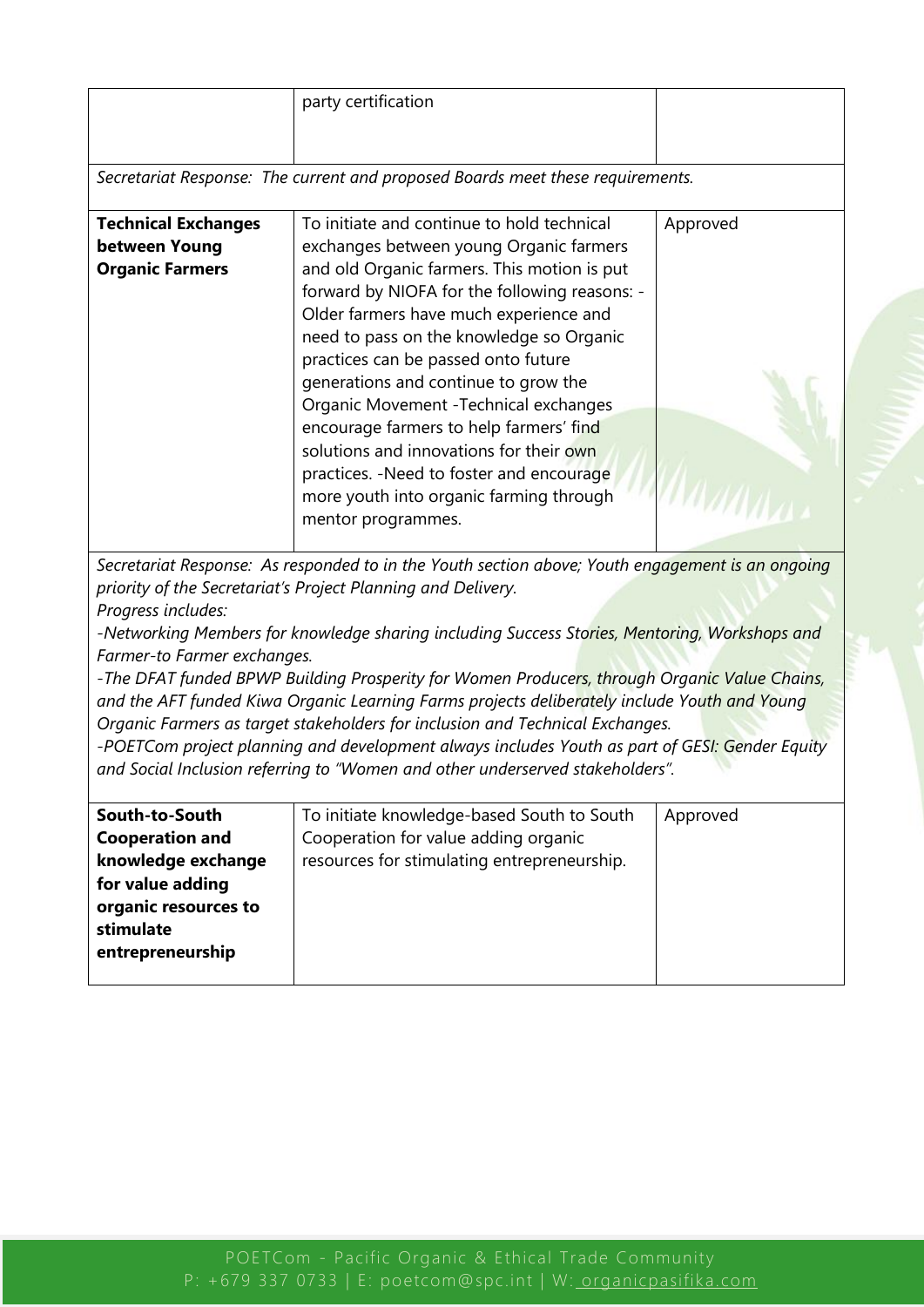*Secretariat Response: Knowledge Exchange is an ongoing activity for the Secretariat and is included in the 2021-2025 Strategic Plan.*

*Progress includes:*

*-Knowledge Product curation and development.* 

*-The Resources section of the revised Website will consolidate these materials*

*-The AFT funded Kiwa Organic Learning Farms project Component 4: Monitoring, Knowledge Management Learning and visibility*

*-POETCom and Board Member Nambo Moses linked to FAO Seeds: Small Island Development States Solutions Platform Forum in Samoa in 2021. A follow up Summit will be held in 2022 with the backing of the Australia and New Zealand Governments.* 

*- Secretariat participation in the South-South and Triangular Cooperation IFAD sustainable farming best practices*

*- POETCom Organic Systems Extension Officer Stephen Hazelman has been elected to the Inter-Continental Organization of Organic Farming Movements [INOFO], the farmer wing of IFOAM, where organic and sustainable best practices are shared globally.*

| <b>Women in Organic</b> | The motion for POETCom to have a woman in        | Approved |
|-------------------------|--------------------------------------------------|----------|
| <b>Chapter</b>          | organics arm was moved by the Secretariat. A     |          |
|                         | women's chapter it proposed would engage         |          |
|                         | women more powerfully, as meal deciders          |          |
|                         | and the nutritional guardians of families. It    |          |
|                         | would align well with development partners'      |          |
|                         | agendas for funding focuses. An opposing         |          |
|                         | view held that women are already involved in     |          |
|                         | organic work so no need to create a separate     |          |
|                         | chapter. It added that there is a hang up on     |          |
|                         | emphasising the gender movement imposed          |          |
|                         | on Pacific islanders by a different culture with |          |
|                         | its own distinct set of values. Fiji for example |          |
|                         | had female chiefs, women in charge of            |          |
|                         | landowning units and so forth. Wallis and        |          |
|                         | Futuna and Niue similarly noted there was no     |          |
|                         | need for women empowerment in their              |          |
|                         | countries as women were already                  |          |
|                         | empowered.                                       |          |
|                         |                                                  |          |

*Secretariat Response: The POETCom Secretariat has made significant advances on this mandate. GESI mainstreaming accomplishments include:*

- *Ongoing implementation of The Building Prosperity for Women Producers, Processors and Women Owned Businesses through Organic Value Chain (BPWP) project in 4 countries (RMI, Palau, FSM and Kiribati)*
- *Through the project and with full-time engagement of a Gender and Value Chain Advisor, POETCom has now taken a systematic and integrated approach to mainstreaming GESI throughout its areas of work. The Gender Advisor is responsible for the development and the implementation of the organizational and project-level gender strategy, as well as valuechain-specific gender strategies*
- *In 2020, POETCom launched its 2021-2025 Strategic Plan. The POETCom 2021-2025 Strategic Plan placed emphasis on Gender and Social Inclusion (GESI), implying a groundbreaking gender inclusive people-centred approach. The plan marks a new important*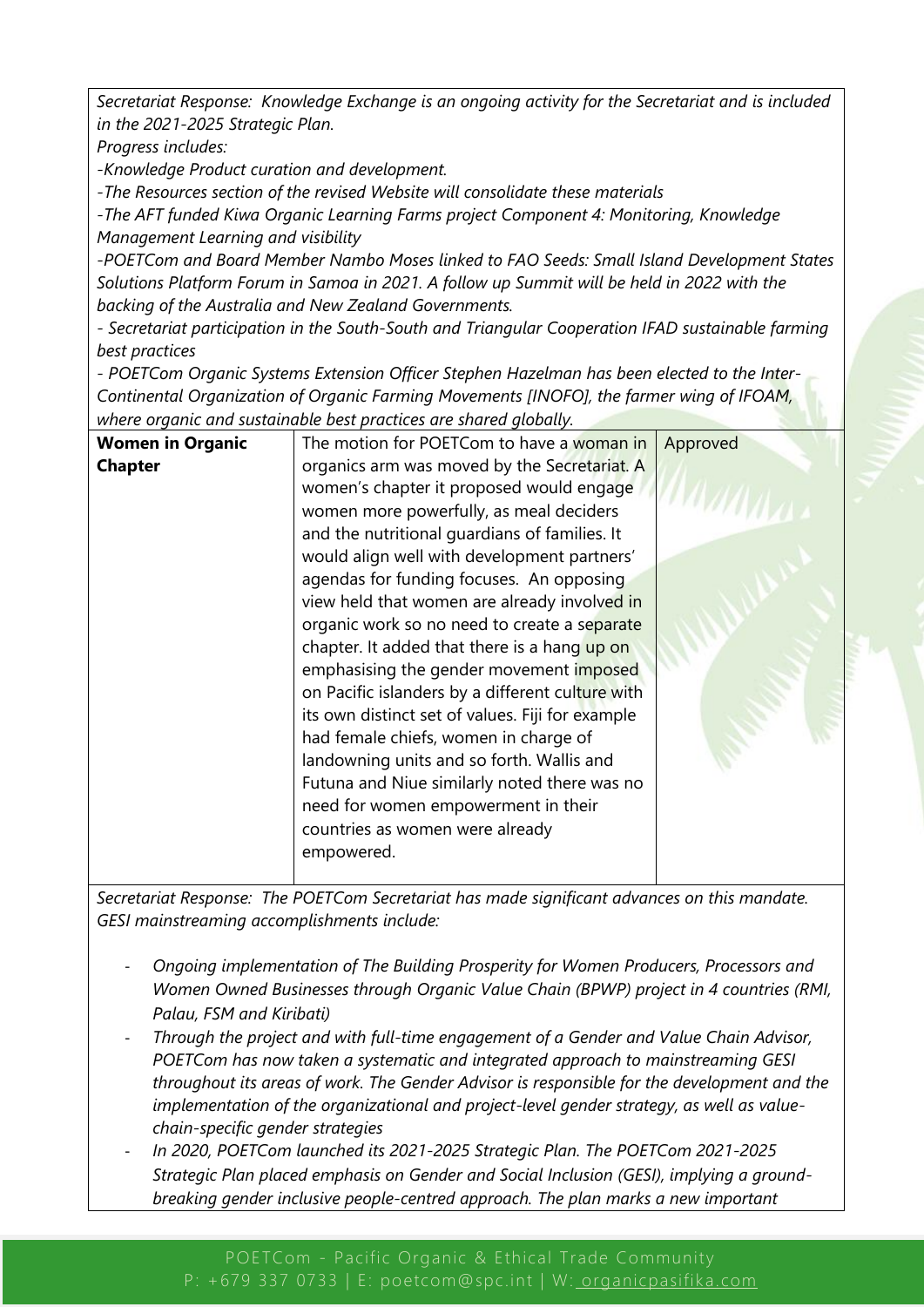*milestone in terms of gender mainstreaming into the organic agriculture sector in the Pacific. The Strategic Plan includes a specific annex on guiding recommendations towards gender equality outcomes – highlighting the POETCom commitment to gender for future work and projects* 

- *Continued advocacy on GESI and incorporating of GESI principles in the organic sector through participation in regional platforms (e.g. Pacific Women WEE RoundTable) and events, and the development of POETCom statement 'Organic Stands for Gender Equality', and the submission, successfully passed, of the motion for 'Adding Gender Equality and Social Inclusion to the Organic Agriculture Principle of Fairness' to the IFOAM General Assembly (September 2021)*
- *A needs and gap analysis for gender and social Inclusion within POETCom's strategy, governance, tools and processes was completed. The report ensures that the structures for POETCom are reviewed to integrate well GESI and to be more relevant to the diverse representation (e.g. by gender) of POETCom members, and primary actors of our interventions.*
- *POETCom co-hosted a Side Event titled Women of the Land and the Sea economically empowering women across agriculture and fisheries value chains at the 14th Triennial Conference of Pacific Women held in April 2021. POETCom members shared stories of women's empowerment addressing the key principles of Pacific Organic Agriculture. Those stories highlight the need for and importance of applying an integrated and cross sectoral approach by bringing agricultural-related issues into the gender space while acknowledging the organic sector as a key area for women's empowerment.*
- *POETCom is in the progress of finalizing a gender and organic value chain assessment toolkit. The toolkit is designed to support various organic agricultural stakeholders to integrate gender into their work – in particular programme managers and practitioners working on organic agriculture, as well as extension officers, farmer organisation managers and participatory guarantee group members. The toolkit provides common tools tailored to the organic and Pacific context to actively address gender-related gaps, challenges and opportunities for supporting women's participation in viable value chains.*
- *Conducted a preliminary Gender assessment for specific agricultural value chains in Palau and the Republic of Marshall Islands to identify opportunities for Gender Equality and Women's Economic Empowerment.*
- *Developed Information paper on The Pandanus Value Chain in RMI Laura Area including gender related findings and recommendations.*
- *Capacity development of 55 individuals (including 34 women) through supporting their participation in Protecting Your Business Against Corruption: Developing an Anti-corruption Toolkit for Women-owned Micro, Small and Medium Enterprises in Palau Workshop in Palau and Business Plan Development Workshop in RMI.*
- *Applied an integrated and crosscutting approach to the situational analysis on organic agriculture conducted in the Solomon Islands and Palau which enable to capture gender issues, and inform the development of a draft gender-responsive National Organic Policy*
- *Climate and gender-sensitive assessments were done for the Pandanus fruit in RMI, and freshwater oysters in Fiji value chains using the climate change and gender framework. A synthesis report was developed, summarising lessons learned and recommendations for gender and climate change programming in the agricultural value chains*
- *Under Improving small ruminant production and supply in Fiji and Samoa Project, funded by ACIAR, POETCom built partnerships with University of New England and Sydney (Australia) for undertaking a gender assessment of Small Ruminant sector (goat and sheep) in Samoa and Fiji.*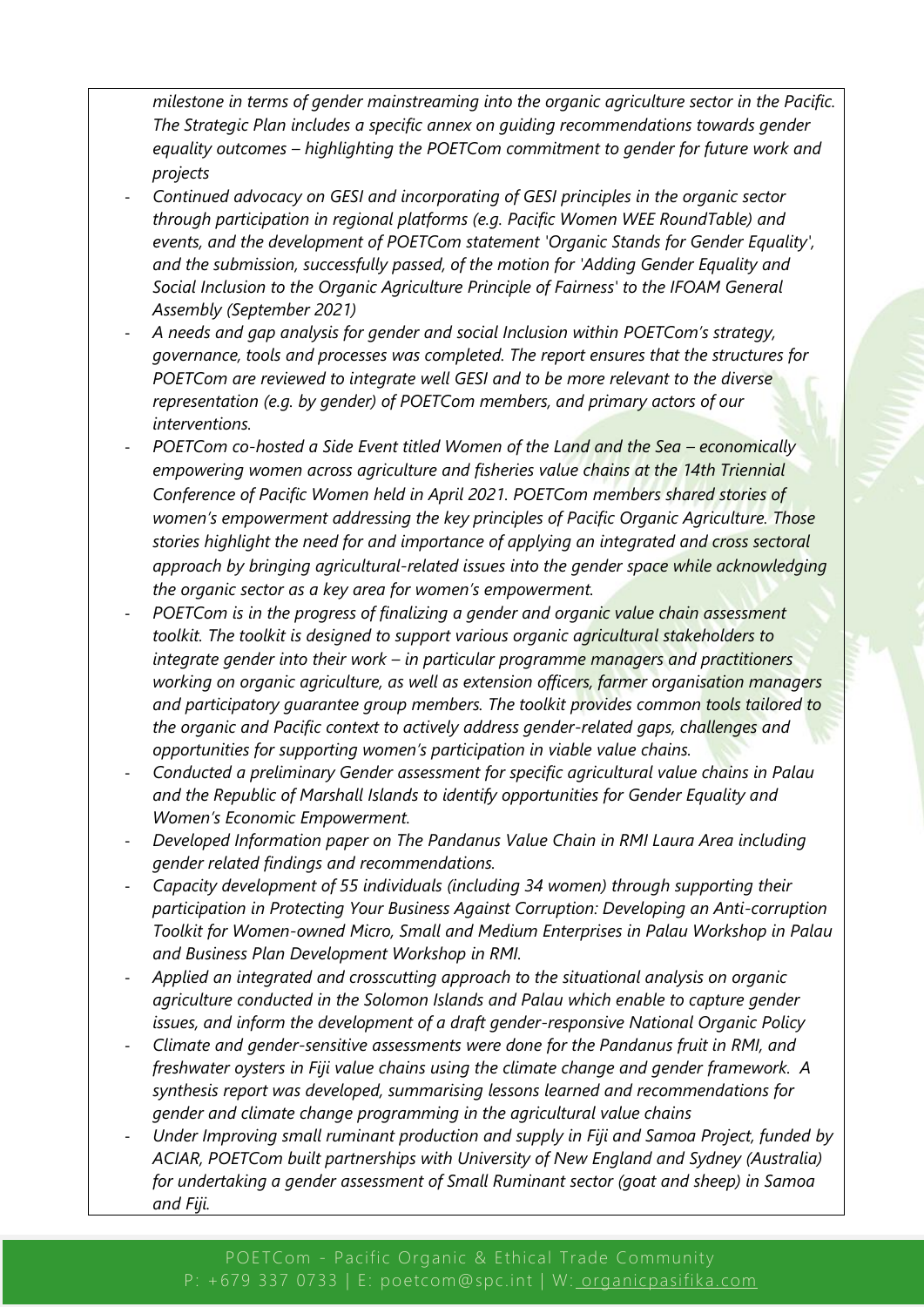| As part of a joint effort by the Pacific Island Farmers Organisation Network (PIFON, in<br>partnership with the Pacific Community's (SPC) Ridge to Reef (R2R) project and Pacific<br>Organic and Ethical Trade Community (POETCom), preliminary analysed Coconut Syrup<br>Value Chain in Rabi from a gender perspective to inform project interventions DR2R and<br><b>PARDI</b><br>Integrated gender in Comms and MEL framework and tools. Comms campaign/social media<br>posts highlighting women's contribution to organic has been developed (also to mark<br>International Women's Day/ International Rural Women Day and other relevant events)<br>Contributed to increase awareness and understanding among POETCom on good practices<br>related to gender and social inclusion; by using an integrated approach ranging from formal<br>capacity building activities and one-on-one mentorship session to knowledge sharing and<br>informal discussion<br>Shared POETCom learnings and good practices in GESI mainstreaming in organic across SPC<br>to increase understanding, awareness and inspiring actions towards gender equality<br>The POETCom Secretariat initiated the POETCom Woman's Chapter in August 2021. |                                                                                                                                                                                                                                                                                                              |          |  |
|---------------------------------------------------------------------------------------------------------------------------------------------------------------------------------------------------------------------------------------------------------------------------------------------------------------------------------------------------------------------------------------------------------------------------------------------------------------------------------------------------------------------------------------------------------------------------------------------------------------------------------------------------------------------------------------------------------------------------------------------------------------------------------------------------------------------------------------------------------------------------------------------------------------------------------------------------------------------------------------------------------------------------------------------------------------------------------------------------------------------------------------------------------------------------------------------------------------------------------|--------------------------------------------------------------------------------------------------------------------------------------------------------------------------------------------------------------------------------------------------------------------------------------------------------------|----------|--|
| <b>Rights and Duties of</b><br><b>Focal Points</b>                                                                                                                                                                                                                                                                                                                                                                                                                                                                                                                                                                                                                                                                                                                                                                                                                                                                                                                                                                                                                                                                                                                                                                              | Inactive focal points (not doing enough to<br>promote organics) to be excluded from GA.<br>Board reserves the right if needed to<br>disqualify a focal point status if they are not<br>doing enough to promote organics. A two<br>year wait for the GA to make a decision on<br>the focal point is too long. | Approved |  |
| Secretariat Response: To date the Board has not found it necessary to disqualify any Focal Point.<br>The purpose, role and responsibilities of Focal Points is on the agenda of the 2021 GA,<br>recommendations from the EDF 11 Protégé Report, which will be discussed on Day 2 of the 2021 GA<br>in order to quide final recommendations to be voted on at the 2022 GA.                                                                                                                                                                                                                                                                                                                                                                                                                                                                                                                                                                                                                                                                                                                                                                                                                                                       |                                                                                                                                                                                                                                                                                                              |          |  |
| <b>Bilingual Organisation</b>                                                                                                                                                                                                                                                                                                                                                                                                                                                                                                                                                                                                                                                                                                                                                                                                                                                                                                                                                                                                                                                                                                                                                                                                   | Alerted to meeting by translators. POETCom<br>is a bilingual organisation.                                                                                                                                                                                                                                   | Approved |  |
| Secretariat Response: The Secretariat is aware of this dynamic and continues to make every effort to<br>supply translations whenever time and resources allow. Additional vendors have been approved,<br>especially for small jobs with tight timelines such as email and newsletter communications.                                                                                                                                                                                                                                                                                                                                                                                                                                                                                                                                                                                                                                                                                                                                                                                                                                                                                                                            |                                                                                                                                                                                                                                                                                                              |          |  |
| <b>Non-elected members</b><br>to be part of<br>committees                                                                                                                                                                                                                                                                                                                                                                                                                                                                                                                                                                                                                                                                                                                                                                                                                                                                                                                                                                                                                                                                                                                                                                       | The motion was moved by the Secretariat for<br>nominees not elected to lead or be part of<br>committees to be formed on youth, women<br>and so forth and that would work with the<br>Board.                                                                                                                  | Approved |  |
| following Committees:<br>-Technical Standards Committee<br>-PGS Committee<br>-Scientific Think Tank<br>-Women's Chapter<br>-Youth Chapter (pending)                                                                                                                                                                                                                                                                                                                                                                                                                                                                                                                                                                                                                                                                                                                                                                                                                                                                                                                                                                                                                                                                             | Secretariat Response: The Secretariat has engaged POETCom Members and others onto the                                                                                                                                                                                                                        |          |  |

 $\Gamma$